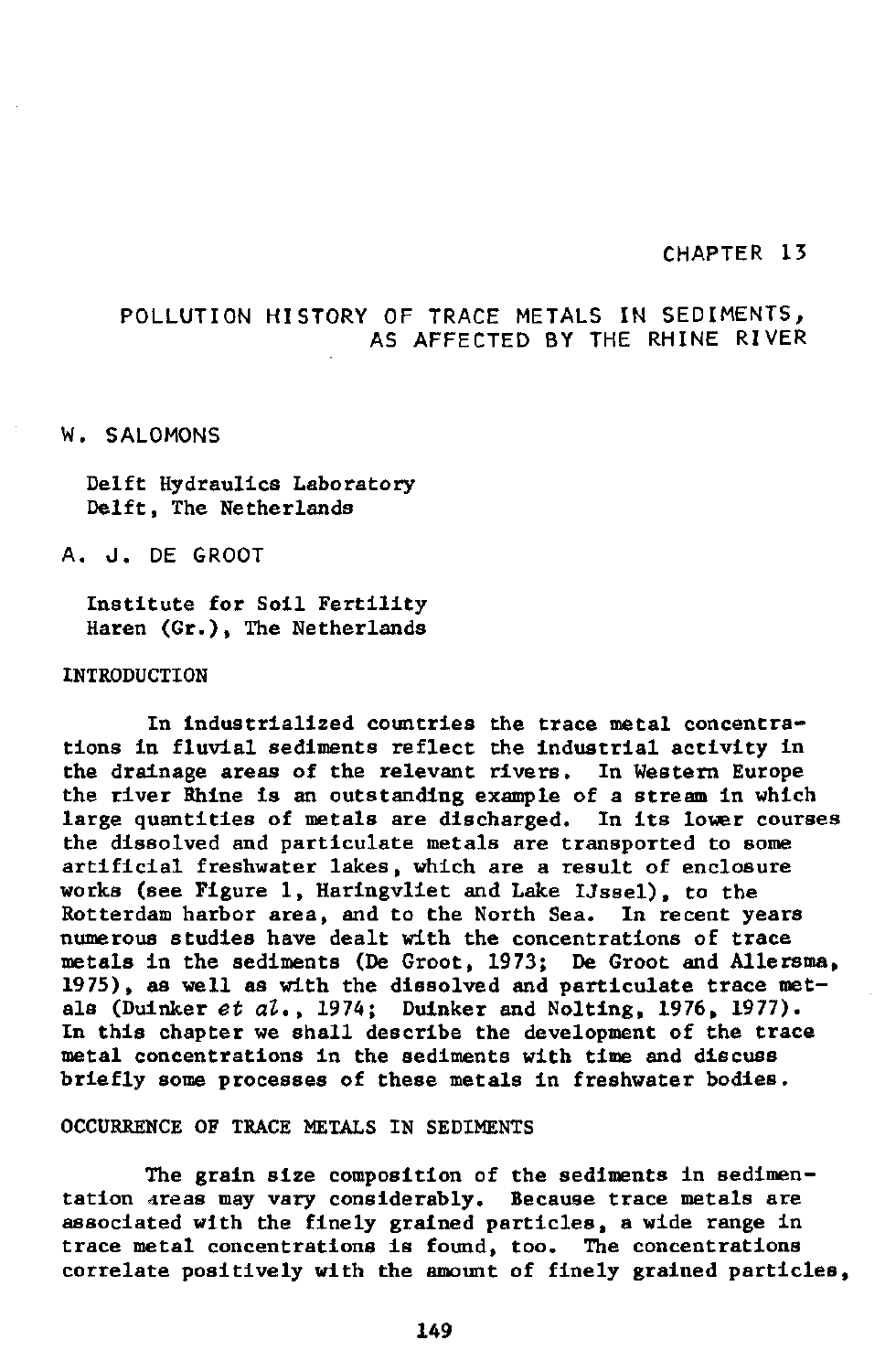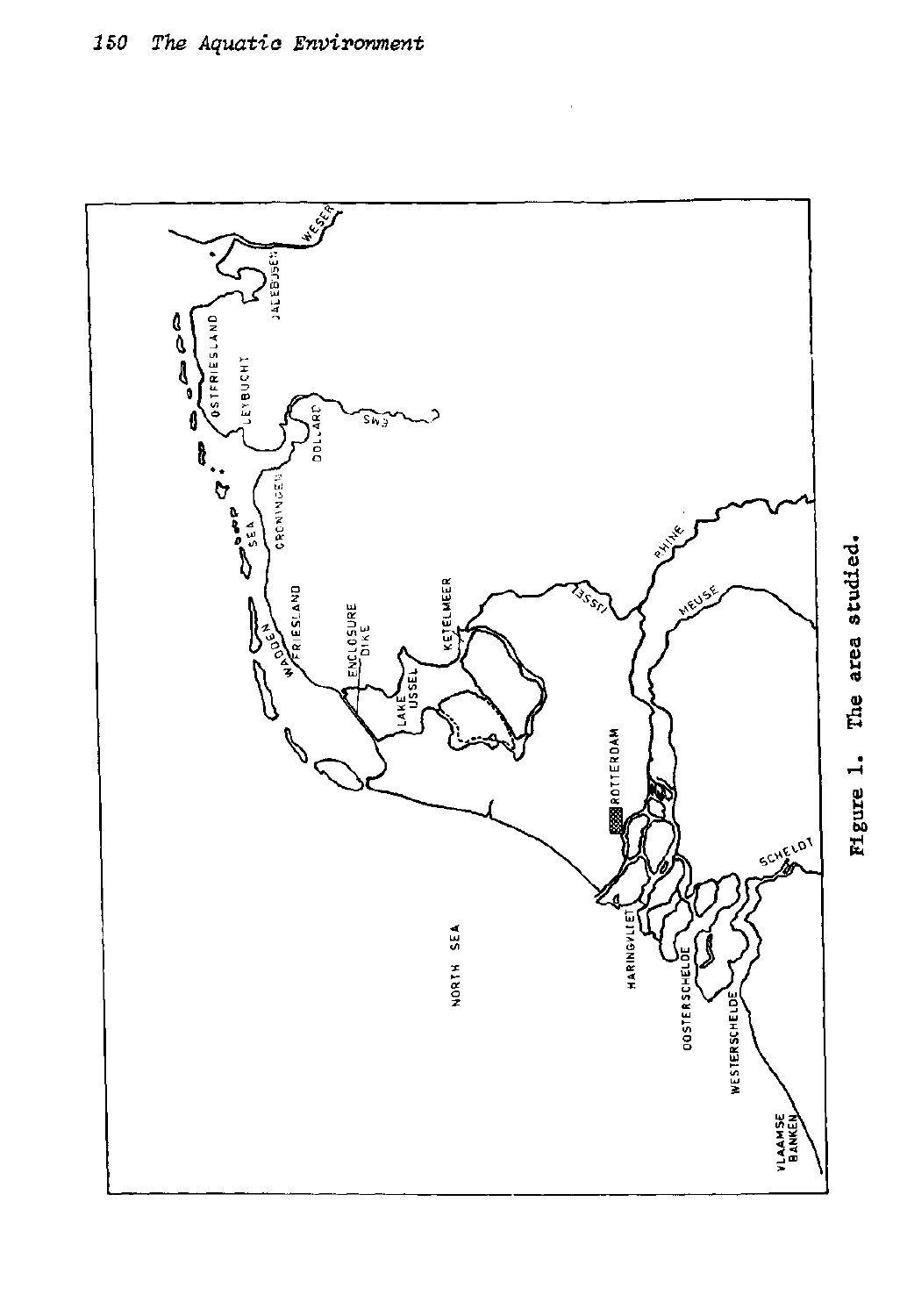as expressed by the percentage of particles less than 16  $\mu$ m in diameter (Figure 2C). The mineralogical composition (Figure 2B) as well as the major element composition (Figure 2A) also correlate with this parameter.

To compare the composition of sediments from different sedimentation areas and to determine the development of trace element concentrations with time, the concentrations at 50%  $\leq$ 16  $\mu$ m will be used. This value corresponds with the mean grain size composition of estuarine sediments from the Rotterdam harbor, a major sedimentation area in The Netherlands.

The distribution of trace metals over the various chemical compounds and minerals in sediments (including discrete minerals, which may be formed by the metals themselves) is described as elemental partition. Various leaching techniques have been used to determine the elemental partition of trace metals in sediments. Our routine procedure consists of two successive extraction procedures by which three different fractions of heavy metals can be distinguished:

- 1. Acid-reducible fraction. An extraction with 0.1 *M* hydroxylamine-HCl (pH 2) is carried out. This extraction releases presumably those metals which are associated with hydrous oxides of manganese and those which occur as carbonates, hydroxides and sulfides. By substitution of hydroxylamine-HCl for HCl at the same pH of 2, acetic acid (33%) or a mixture of 1 *M* hydroxylamine-HCl and 25% (v/v) acetic acid comparable results for the relevant sediments have been found.
- 2. Acid-oxidizable fraction. An extraction is performed with a solution of hydrogen peroxide (30%) at a pH of 2.5. This extraction probably releases that part of the metals which is associated with organic solids.
- 3. Resistant fraction. This fraction is obtained by subtracting from the total amount of trace metal in the sample, the amounts found in the two preceding extractions .

Results have been obtained in this respect for the metals manganese, zinc, copper, lead, cadmium and nickel in fluvial sediments from the rivers Rhine, Meuse, Ems and Scheldt and in marine sediments from the Wadden Sea and the Oosterschelde (Figure 3).

Although the distribution of the trace metals over the various fractions is variable, some trends can be recognized. Compared with the fluvial sediments, the trace metals in marine sediments tend to occur to a larger extent in the resistant fraction. The amounts of the trace metals (except Cu), which are associated with the acid-oxidizable fraction, is relatively constant; this trend is quite pronounced in the fluvial sediments.

In both marine and fluvial sediments nickel is predominantly associated with the resistant fraction. Zinc occurs in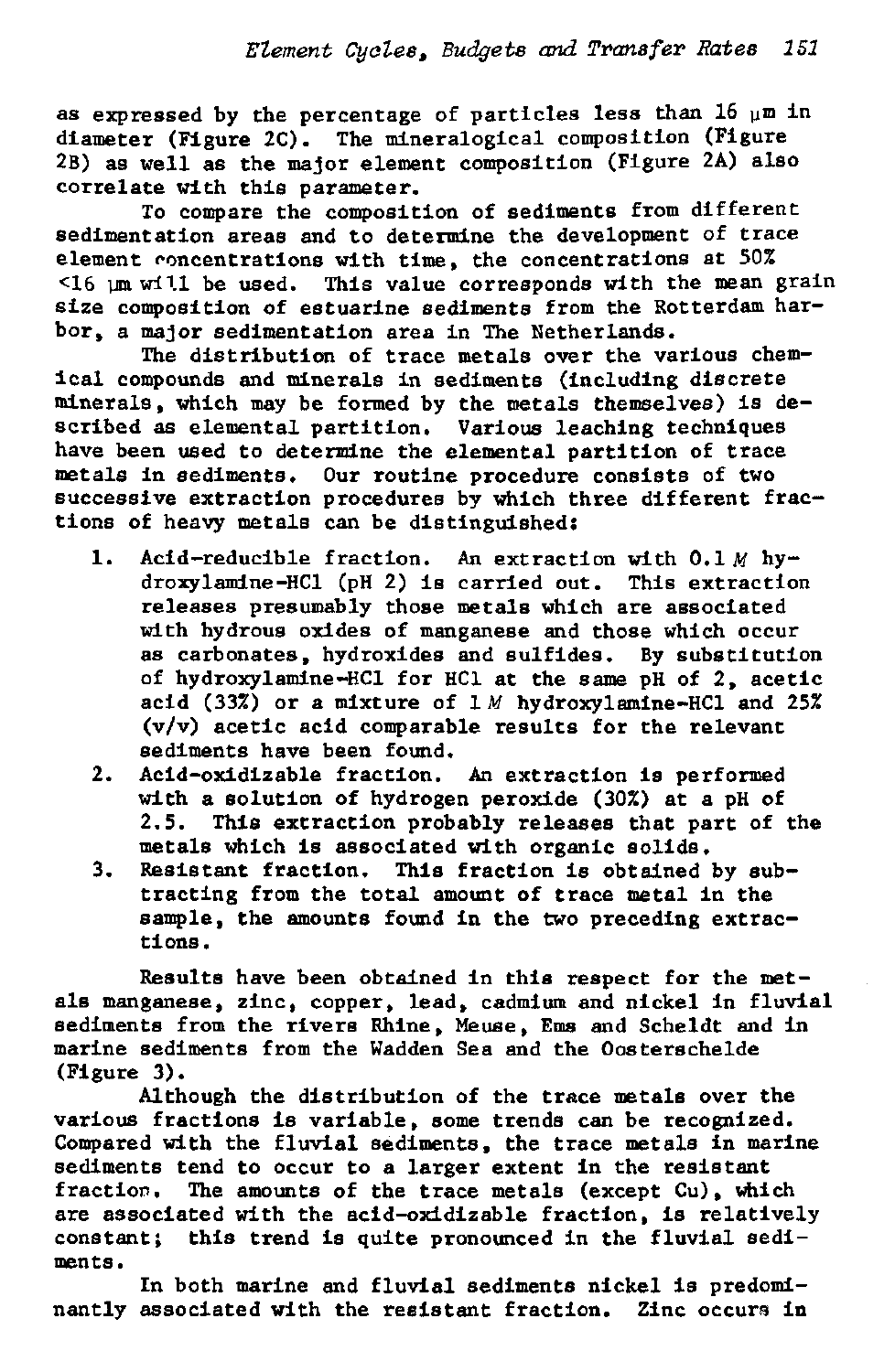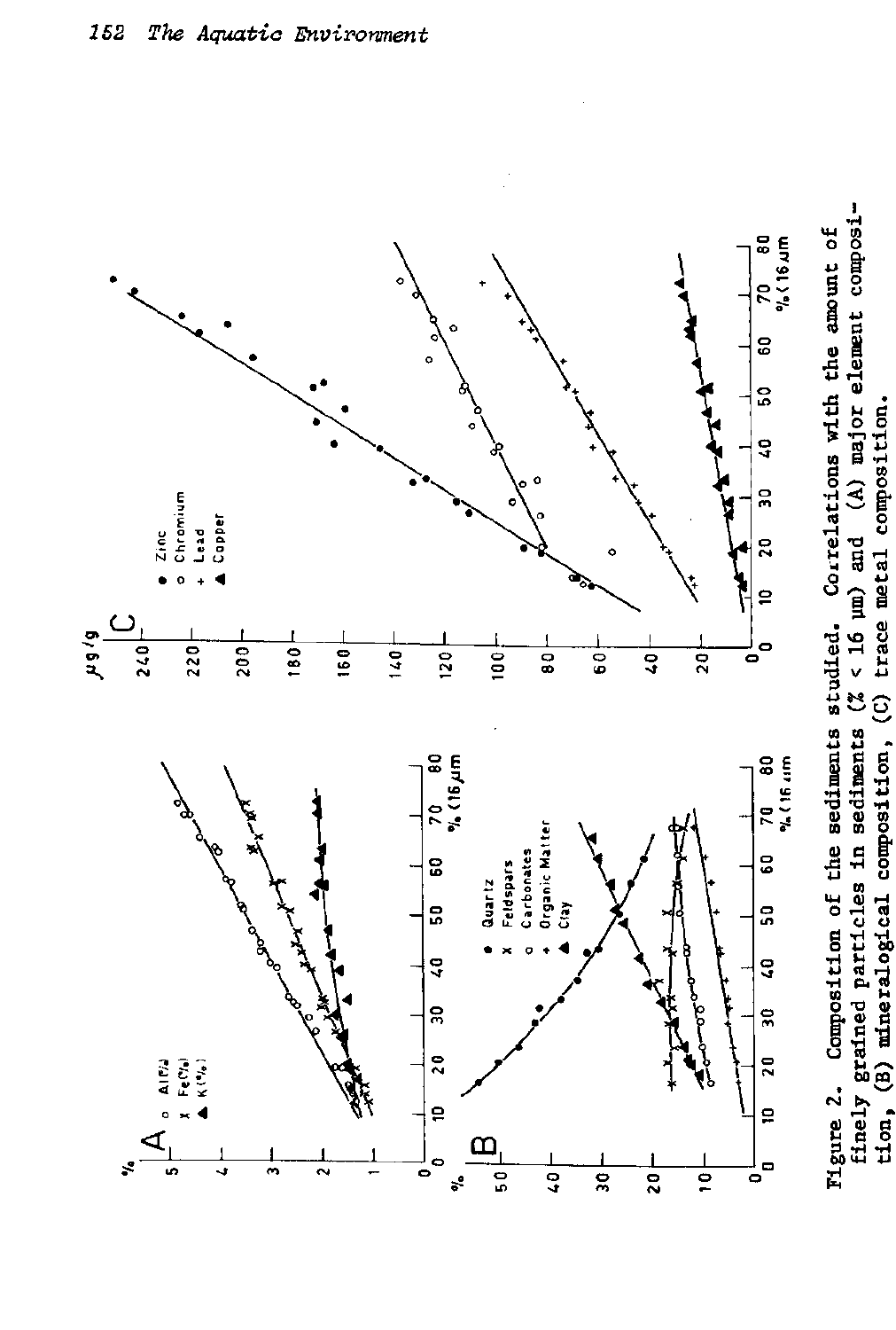

**Figure 3. Mode of occurrence of trace metals in fluvial and in marine sediments.**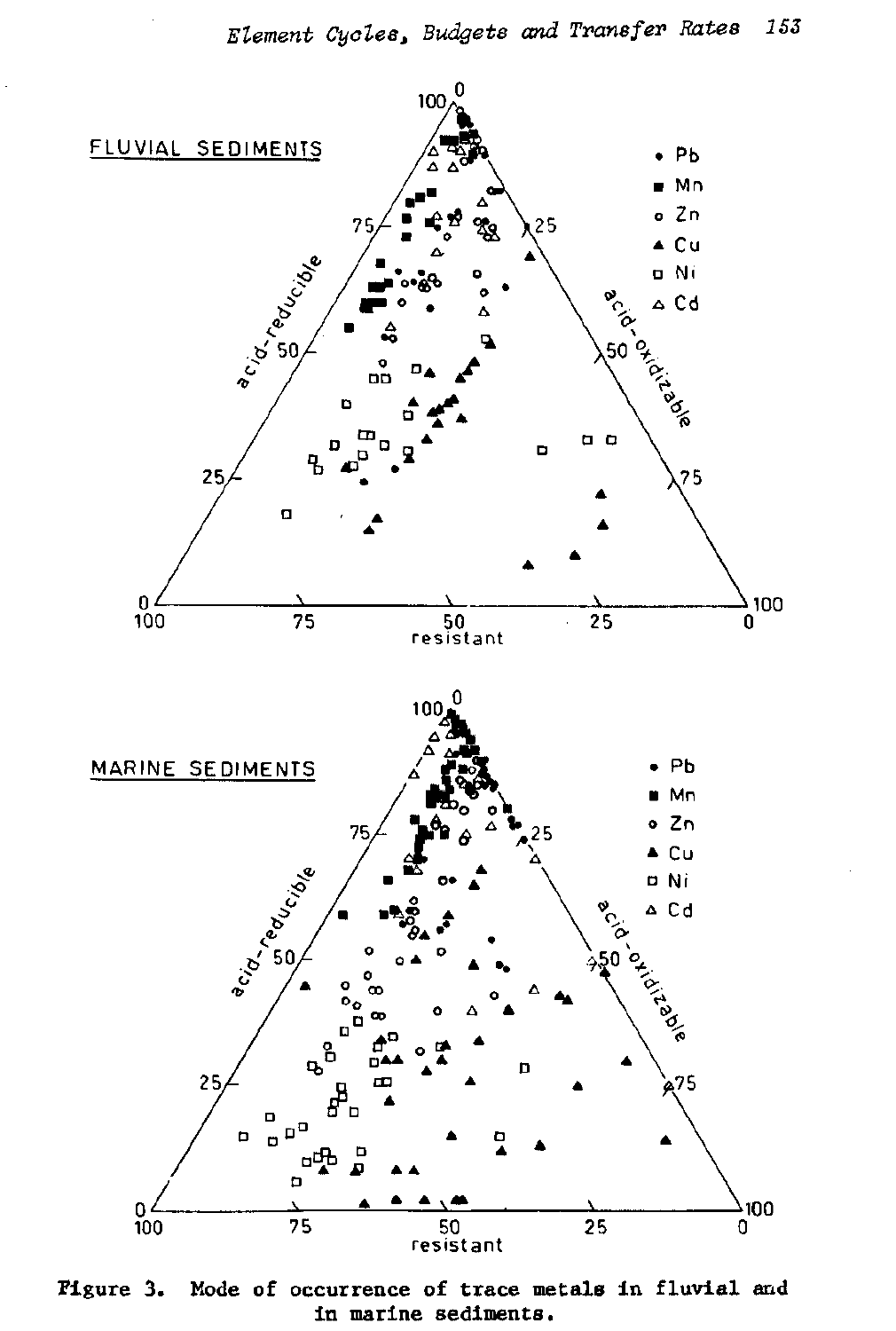the acid-reducible fraction and partly in the resistant fraction. Lead and cadmium occur mainly in the acid-reducible fraction. The distribution of copper over the various fractions is extremely variable in marine sediments. The data show, however, that this metal appears to be more associated with the acid-oxidizable fraction than the other metals studied.

# RESULTS AND DISCUSSION

Generally, the concentrations of trace metals in river sediments reflect the occurrence and abundance of certain rocks or mineralized deposits in the drainage area of the river. At present, however, the anthropogenic input of certain trace metals into the environment equals or exceeds the amounts released by weathering. Often it is difficult to make a direct quantitative estimate of the anthropogenic contribution to the trace metal concentrations in sediments. By analyzing sediments actually collected about 50 years ago, we have been able to trace the development of trace metal concentrations in fluvial, marine and lagoon sediments. Samples from the following three areas have been investigated for trace metals:

- 1. Fluvial samples from the river Rhine taken on its flood plain in 1922 (Masschaupt and Hissink, 1924). Two areas have been sampled, one area regularly flooded by the Rhine and without vegetation (area A) , the other irregularly flooded and grown over with willows (area B). In both areas, samples from depths of 0-25 cm and 25-50 cm had been taken. The regularly flooded area represents the most recent material; the layer 0-25 cm was deposited probably around 1920. The samples from the irregularly flooded area were deposited close to the beginning of the 20th century.
- 2. Marine sediments from the Dollard (Figure 1) collected in 1921. Both the tidal flat and the salt marsh have been sampled up to depths of 100 cm (Masschaupt, 1923). No differences in trace metal concentrations were found along the profiles and between the tidal flat and salt marsh samples.
- 3. Lagoon sediments from the Zuiderzee, sampled in 1933.

Trace Metals in Sediments from the River Rhine

The development of trace metal concentrations in sediments from the river Rhine could be studied by means of samples collected on its flood plain in 1922 and of bottom sediments collected in 1958, 1970 and 1975. Additionally, soil samples have been analyzed from polders reclaimed in 1788 and in the 15th and 16th centuries. The results of the analyses are given in Table I.

If we take into account the spread in the calculated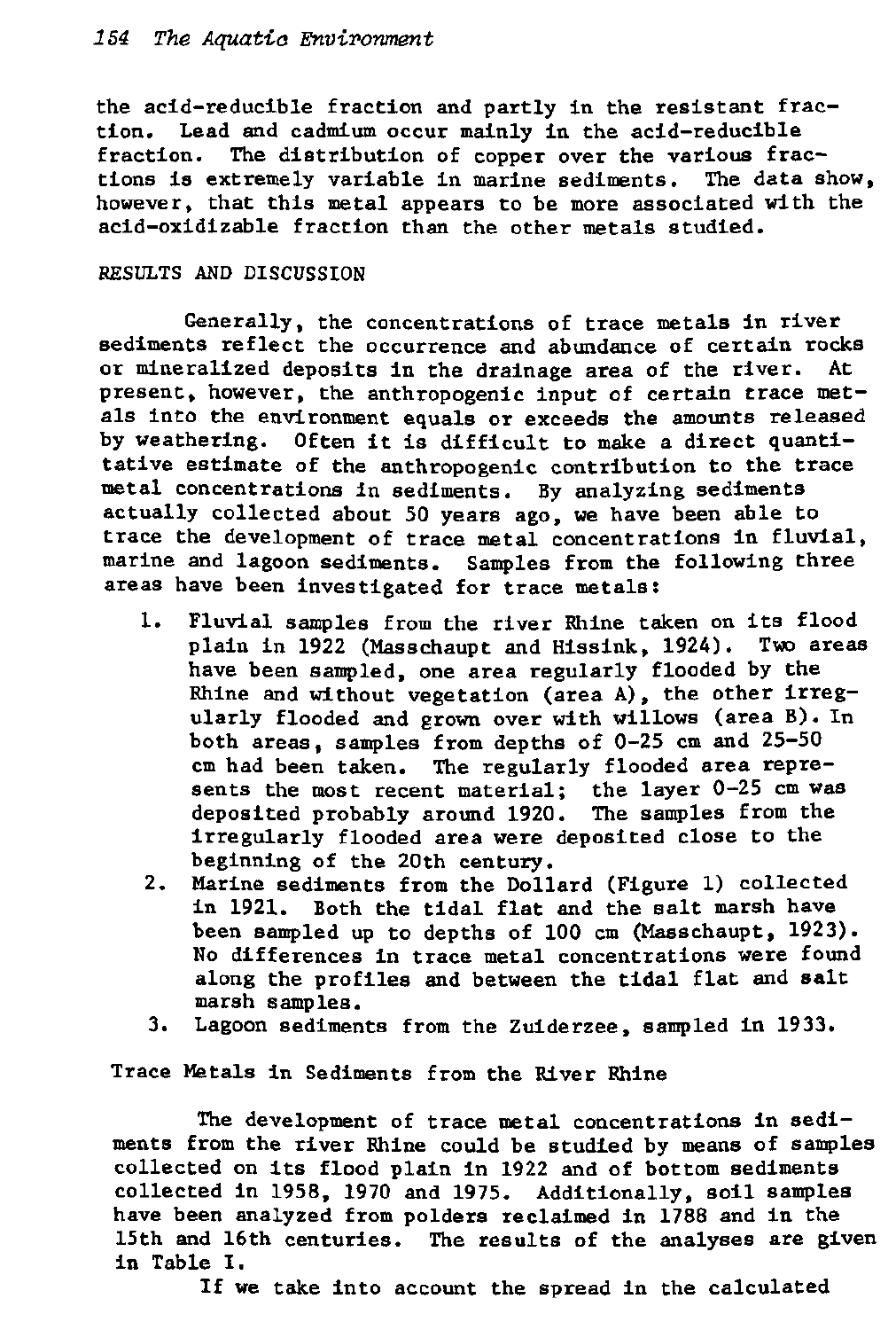| Table |                                                            |                                   |
|-------|------------------------------------------------------------|-----------------------------------|
|       | Trace Metal Concentrations in ug/g (values at 50% < 16 um) | in Sediments from the River Rhine |
|       |                                                            |                                   |
|       |                                                            |                                   |

|                  |                                    | ප්                                      | $\mathbf{z}_{\mathbf{a}}$ | 륯                       | Ê                 | 5               | F                       | $\mathbf{H}^{\mathbf{g}}$  | 43               |
|------------------|------------------------------------|-----------------------------------------|---------------------------|-------------------------|-------------------|-----------------|-------------------------|----------------------------|------------------|
|                  | <b>Rhine Polders Reclaimed in:</b> |                                         |                           |                         |                   |                 |                         |                            |                  |
|                  | 15th-16th century                  |                                         | 93                        | $\mathfrak{Z}$          | 51                |                 |                         |                            |                  |
| 1788             |                                    | $\begin{array}{c} 21 \\ 25 \end{array}$ | 100                       | $\mathfrak{D}$          | 29                | $77$ 89         | 0.3                     | $0.14$<br>$0.21$           | $12.3$<br>$12.5$ |
|                  |                                    |                                         |                           |                         |                   |                 |                         |                            |                  |
|                  | River Flood Plain Sampled in 1922; |                                         |                           |                         |                   |                 |                         |                            |                  |
| Area A           | $0-25$ cm                          |                                         |                           | $\frac{1}{2}$           |                   |                 |                         | 2.6                        | 45.9             |
|                  | $25 - 50$ cm                       |                                         |                           |                         |                   | $\frac{5}{106}$ |                         |                            | $\Gamma_{\rm c}$ |
| Area B           | $0-25$ cm                          | 8 9 4 3<br>8 9 4 3                      | 1051<br>779<br>378<br>174 | 7%                      | 273<br>232<br>141 | $\mathbf{g}$    | $4.7$<br>$4.7$<br>$0.7$ | $-0.91$                    | 32.7             |
|                  | $25 - 50$ cm                       |                                         |                           |                         | $\overline{8}$    | 85              |                         | $\sqrt{2}$                 | ŧ                |
| Bottom Sediments | Sampled in:                        |                                         |                           |                         |                   |                 |                         |                            |                  |
| 1958             |                                    |                                         | 2420                      |                         |                   | 642             |                         |                            |                  |
| 1970             |                                    | 294<br>323                              | 1855                      | 54<br>62                | 533<br>447        | 789             | $\frac{14}{27}$         |                            | <b>98 R</b> 54   |
| 1975             |                                    | 325                                     | 1905                      | $\overline{\mathbf{z}}$ | 399               | 820             | 늙                       | $10.5$<br>$14.5$<br>$10.1$ |                  |
|                  |                                    |                                         |                           |                         |                   |                 |                         |                            |                  |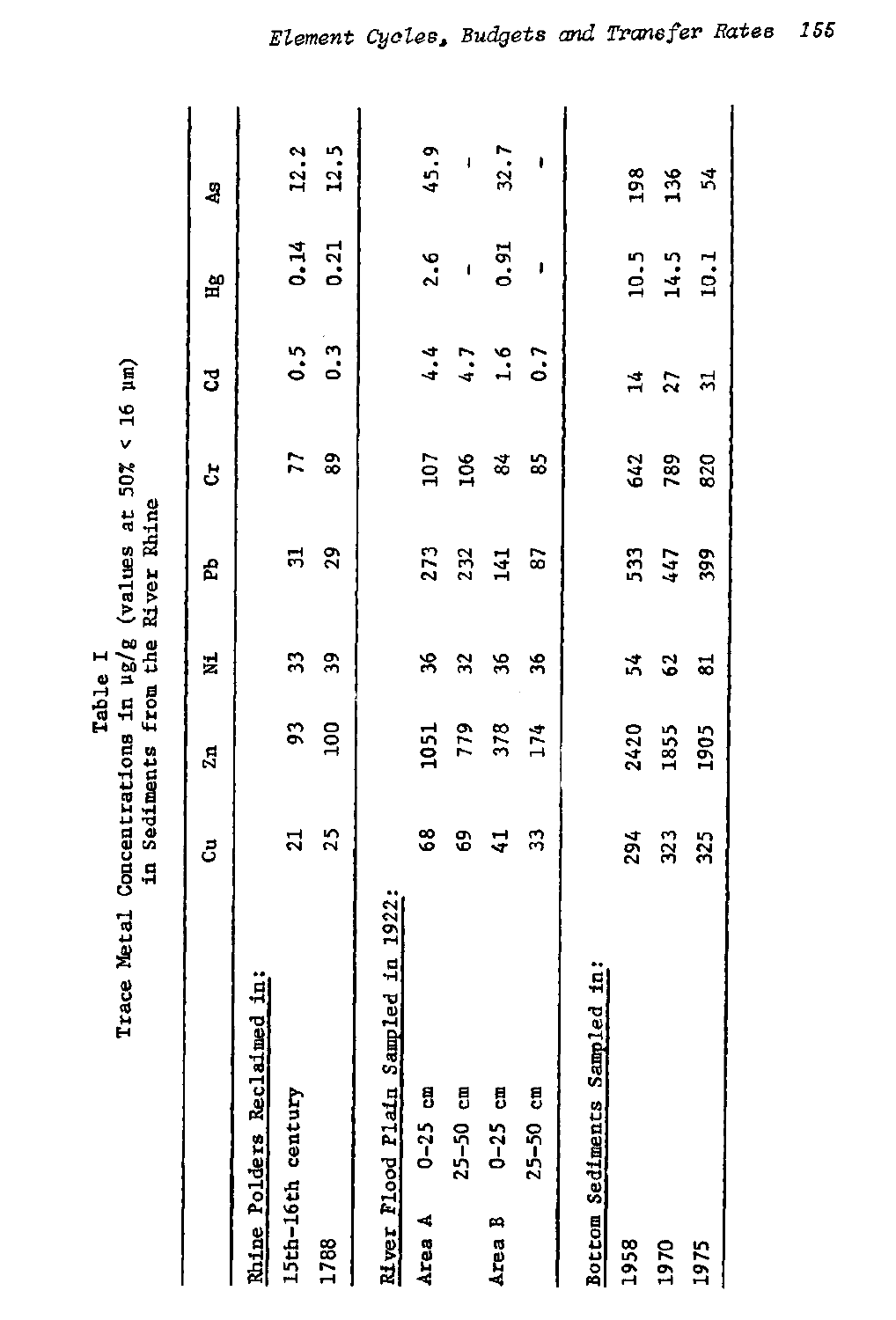values, which in this case is about 10 percent, the differences in trace metal concentrations between the two polders is not significant (Table I). With the exception of copper, the trace metal concentrations are comparable with those found in sediments from the Dollard (1921) and from the Zuiderzee (1933). As can be concluded from Table II the similarity suggests that these concentrations are close to the original contents in Rhine sediments and may be regarded as a baseline level.

The samples from the river flood plain have high concentrations of copper, zinc, lead, cadmium and mercury. The nickel and chromium values are close to the baseline. Apparently, the concentrations of copper, zinc, lead, cadmium and mercury were already anthropogenically influenced at that time. This fact is further substantiated by the variations in trace metal concentrations with depth and by the differences between the younger depositions area A and the overgrown area B. With increasing age of the sediments the trace metal concentrations decrease. We may conclude, therefore, that already in the beginning of the 20th century the river Rhine was polluted with a considerable number of trace metals.

Between 1920 and 1958 all trace element concentrations studied have increased in the sediments from the river Rhine (Figure 4). Between 1958 and 1975 this rise in the concentrations continued for cadmium, phosphorus, copper and chromium. The concentrations of lead, zinc and mercury, however, decreased, and the concentration of copper tended to level off. The decline in the arsenic concentrations is striking, and is probably caused by a ban on the use of arsenic-containing pesticides .

The anthropogenic contribution to the total metal concentrations in sediments from the Rhine exceeds the background value by an order in magnitude, in some cases. It can even be estimated that less than 1 percent of the cadmium found in Rhine sediments in 1975 originated from natural sources.

Trace Metals in Nearshore Sediments

Nearshore sediments have been sampled along the Belgian, the Dutch and part of the German coast. The localities sampled are shown in Figure 1. Sources for the sediments in this area are the rivers Rhine, Meuse and Scheldt, as well as material transported by a northward current through the English Channel. The overall transport of sediments in the coastal areas of Belgium and The Netherlands is directed to the north. The contribution of fluvial material to the sediments deposited in the nearshore environment is relatively small (Salomons, 1975; Salomons *et al.,* 1975).

The trace metal concentrations (values at  $50\% < 16$  µm) in the relevant sediments are given in Table II and shown for some metals in Figure 5. The metal contents in the Dollard sediments from 1921 can be regarded as baseline levels in this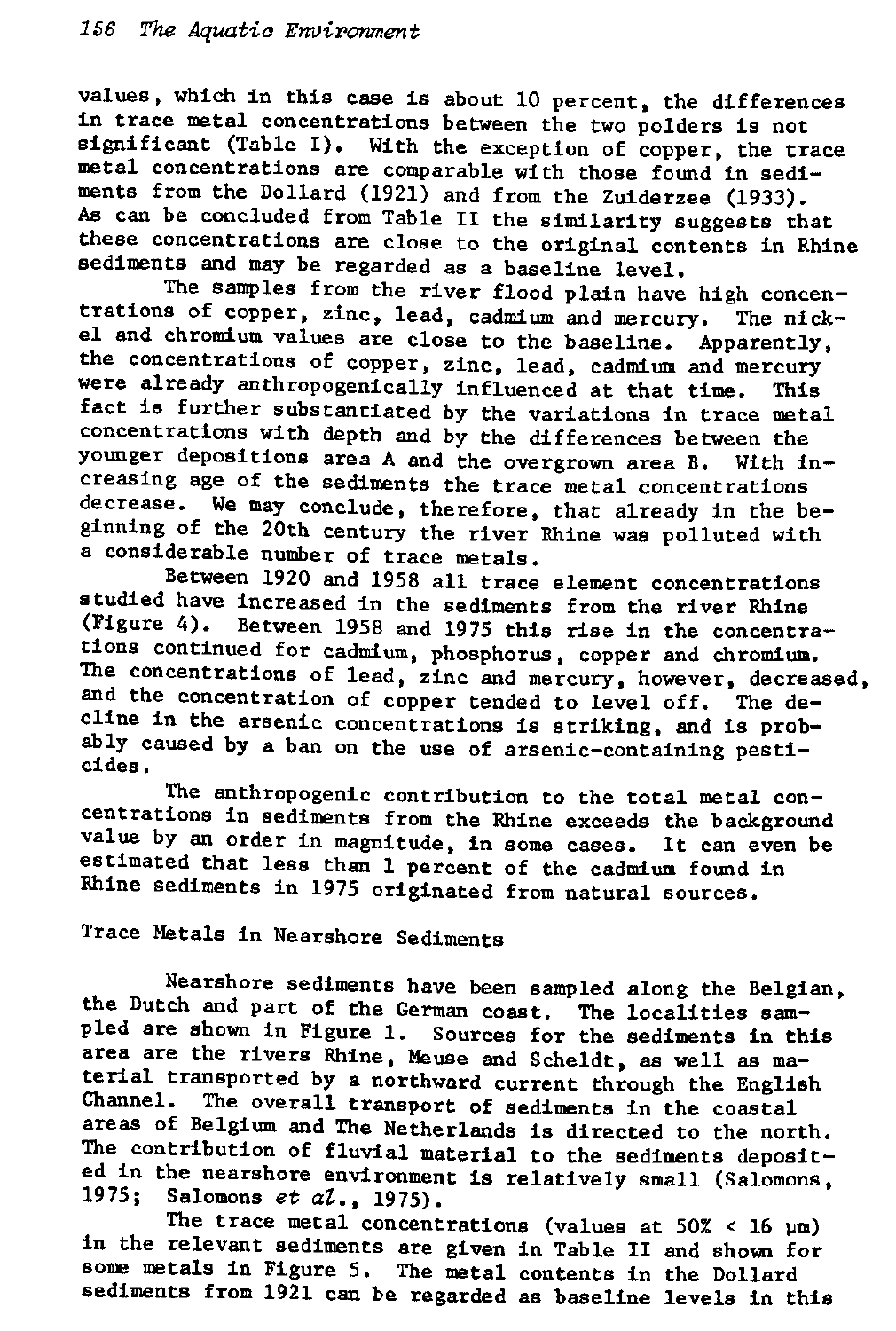|                         | Cu | Zn  | Ni | PЪ | Cr  | Cd  |
|-------------------------|----|-----|----|----|-----|-----|
| Wadden Sea              |    |     |    |    |     |     |
| Dollard 1921            | 10 | 88  | 26 | 32 | 74  | 0.3 |
| Dollard 1958            | 24 | 150 | 27 | 47 | 85  | 0.7 |
| Dollard 1975            | 10 | 135 | 27 | 45 | 91  | 0.6 |
| Groningen 1957          | 25 | 175 | 21 | 65 | 100 | 0.6 |
| Groningen 1970          | 17 | 180 | 22 | 68 | 105 | 0.9 |
| Groningen 1975          | 22 | 160 | 25 | 67 | 92  | 0.9 |
| Friesland 1958          | 29 | 235 | 22 | 80 | 100 | 0.8 |
| Friesland 1970          | 32 | 250 | 29 | 86 | 115 | 0.9 |
| Leybucht 1975           | 18 | 140 | 27 | 53 | 89  | 0.6 |
| Ost-Friesland 1969      | 17 | 150 | 25 | 55 | 104 | 0.6 |
| Jadebusen 1969          | 13 | 125 | 25 | 43 | 88  | 0.4 |
| Southern Areas          |    |     |    |    |     |     |
| Oosterschelde           | 25 | 160 | 25 | 55 | 90  | 0.9 |
| Westerschelde           | 29 | 170 | 23 | 62 | 97  | 1.0 |
| Vlaamse Banken          | 26 | 190 | 19 | 75 | 92  | 0.6 |
| Zuiderzee (Lake IJssel) |    |     |    |    |     |     |
| 1933                    | 19 | 133 | 39 | 39 | 88  | 0.4 |
| 1974                    | 39 | 460 | 37 | 88 | 106 | 2.8 |
|                         |    |     |    |    |     |     |

Table II Trace Metal Concentrations in  $\frac{\mu g}{g}$  (values at 50% < 16  $\mu$ m) in Near Shore Sediments and in Sediments from Lake IJssel (Zuiderzee)<sup>a</sup>

<sup>a</sup>The sampled localities are shown in Figure 1.

respect. Except for Cu, these values are close to the metal contents that were regarded as baseline levels for the river Rhine (compare Rhine polders in Table I). Compared with the Dollard sediments from 1921, the chromium and nickel concentrations in 1970 increased only slightly. The concentrations of cadmium, zinc, lead and copper, on the other hand, increased considerably.

No clear-cut trend in trace metal concentrations is observed during the last 20 years in the Wadden Sea area. A slight increase is found in Friesland, whereas the concentrations remained at a constant level in the Dollard and in the Groningen area. The concentrations found in the areas south of the Rhine-Meuse estuary (Oosterschelde, Westerschelde and Vlaamse Banken) are comparable to those found in the Groningen area. The trace metal concentrations in the Dutch Wadden Sea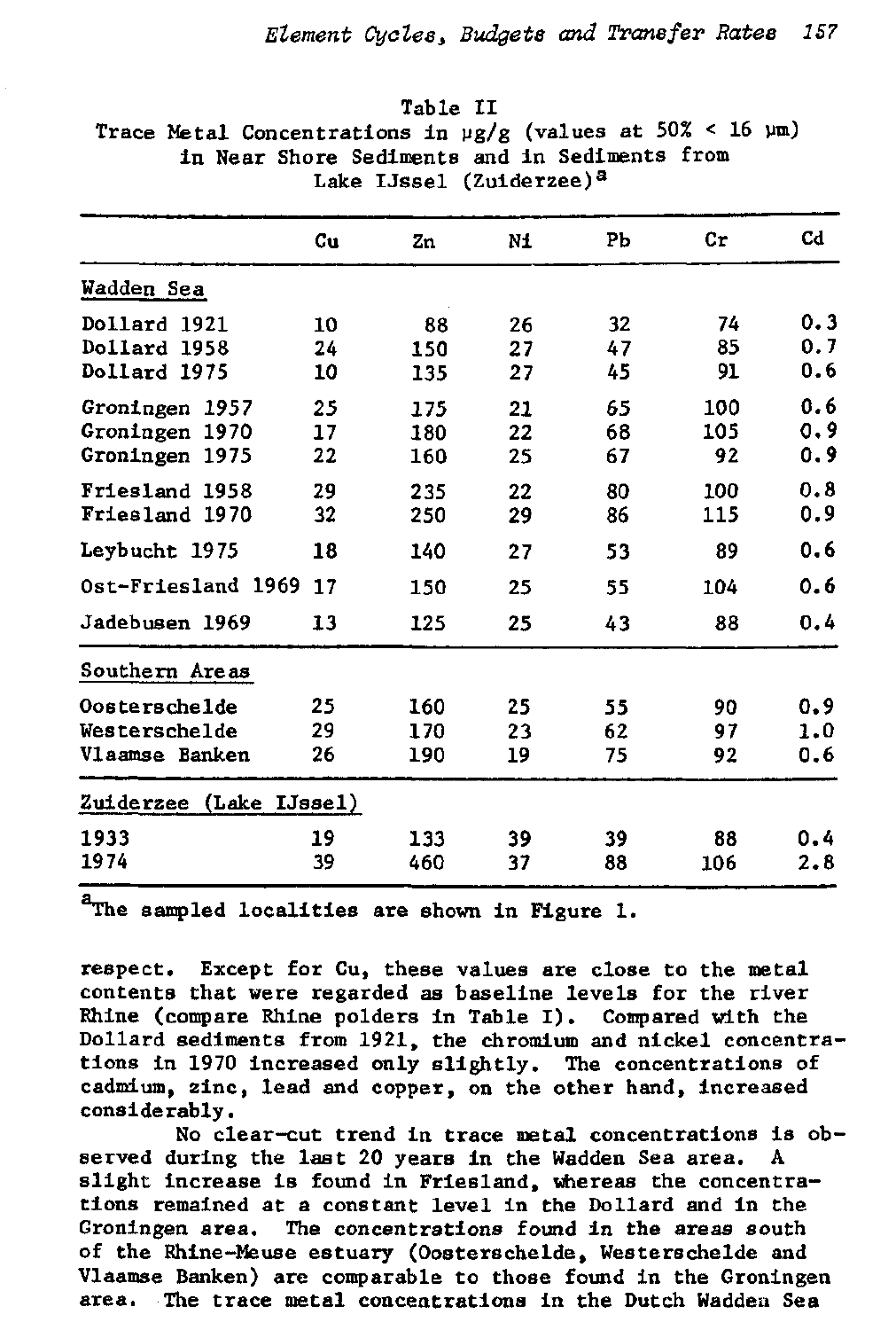

decrease in an easterly direction (Figure 2) , apparently caused by a diminishing influence of the river Rhine. A similar trend is found along the German coast (Leybucht, Ost-Friesland and Jadebusen).

Several processes are responsible for the relatively small increase, as compared with the river Rhine, in trace metal concentrations:

- 1. The sediments from the river Rhine, the most important source of highly contaminated sediments, are deposited for the greater part in the Rotterdam harbor area and in the artificial freshwater lakes. The sediments from the Rotterdam harbors are continuously dredged and used partly for landfilling. The latter sediments and those deposited in the Haringvliet and in Lake IJssel are taken out of the "system" permanently.
- 2. Studies on the origin of sediments found in the Wadden Sea area have shown that the rivers Rhine and Meuse are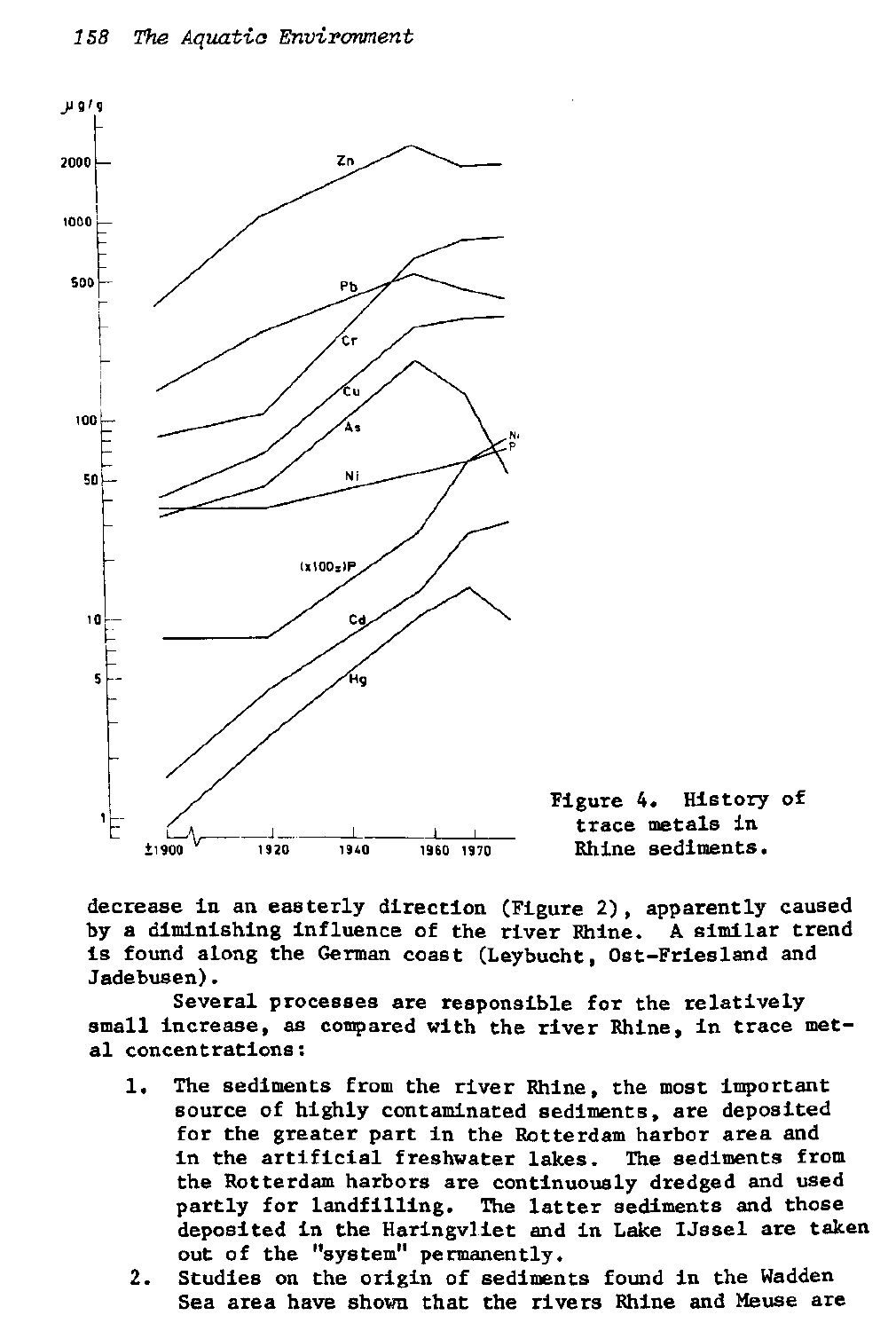not the major source for these sediments (Salomons, 1975; Salomons  $e\bar{t}$  *al.*, 1975). In the North Sea the contaminated fluvial sediments are mixed with large amounts of relatively clean marine sediments.

- 3. In the Wadden Sea area an erosion and mixing of older, relatively uncontaminated sediments with more recent polluted material takes place, causing a dilution of trace metal contents.
- 4. The erosion of deposited layers and the subsequent release of heavy metals, which are present in the pore waters, to the surface water may also contribute to a decrease in the heavy metal contents of the sediments (Duinker *et al.,* 1974).

# *Trace Metals in Lake Ussel (Zuiderzee)*

Lake Ussel came into existence in 1933, when the Zuiderzee was shut off from the Wadden Sea by the Enclosure Dike. Since then the lake's main source for sediments is the river Ussel, a distributary of the Rhine. The water discharge of the river IJssel is estimated at 8.5  $km^3/yr$ , the sediment load at 400,000 tons/yr, and the water discharge of Lake Ussel to the Wadden Sea is about 12  $km^3/yr$ . The residence time of the water in the lake is about six months. The main depositional area for the contaminated sediments of the river Ussel is the Ketelmeer (Figure 1); the remainder is spread out over the



Figure 5. Trace metals in the Wadden Sea.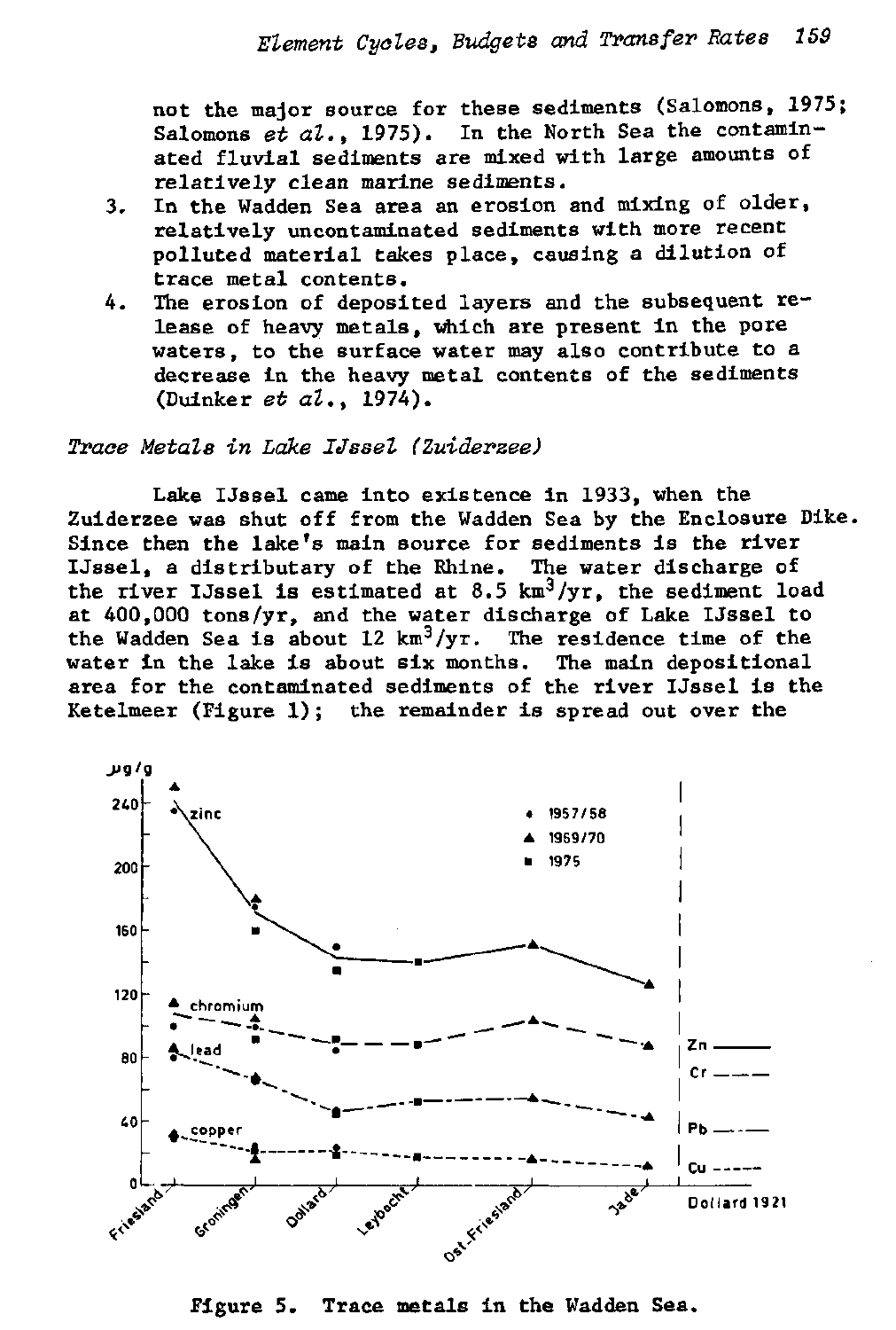lake. The shallowness of the lake allows frequent erosion of bottom sediments to occur. The recent, contaminated sediments are mixed intensively with the older sediments. Consequently, hardly any gradients in trace metal concentrations in the sediments of Lake IJssel are found.

The pH of the water in the lake increases from about 7.2 (river IJssel) to more than  $8.5$  at the Enclosure Dike. Two processes are responsible for this. First, the partial pressure of CO<sub>2</sub> in river water from the IJssel exceeds the partial pressure of  $CO<sub>2</sub>$  in the atmosphere. As a consequence, in the Ketelmeer and in Lake IJssel the excess of carbon dioxide escapes to the atmosphere, giving rise to an increase in pH. Second, the high phosphorus load of the river IJssel causes algal blooms in Lake IJssel. The consumption of  $CO<sub>2</sub>$  by these organisms causes an additional rise in the pH. The latter process is probably the most important.

Due to the high pH of Lake IJssel, calcium carbonate precipitates. The stable carbon isotopic composition of these newly formed carbonates differs from that of the carbonates in the sediments from the river IJssel, as can be seen from the data in Table III. In this way the carbon isotopic composition can be used to distinguish between sediments from Lake IJssel and those from the river IJssel.

Hydrodynamical and geochemical processes, as described before, determine trace metal concentrations in Lake IJssel. In order to illustrate these processes, we will discuss the trace metal concentrations in sediments from the Ketelmeer (the interface between the river IJssel and Lake IJssel).

If the dissolved and particulate trace metals behave conservatively and if there is no transport of sediments from Lake IJssel into the Ketelmeer, the composition of the sediments in the Ketelmeer will be similar to that of the Rhine. However, both in 1972 and in 1974 this was not the case (Table III). The stable carbon isotopic composition of the carbonates of the sediments sampled in 1972 shows that these are derived mainly from the river IJssel (Rhine). The concentrations of cadmium, zinc and nickel are higher than expected, whereas the concentrations of chromium, lead and copper are lower. The low

# Table III

Trace Metal Concentrations in the Ketelmeer and Lake IJssel (Rhine 1970 = 100). The Stable Carbon Isotopic Composition of the Carbonates in the Rhine is  $-2.7 \pm +0.4$ .

|                     | Cu  | Zn   | Ni  | PЪ | Сr | Cd  | $\delta_{\rm PDR}^{13}({}^{\rm o}/\rm{oo})$ |
|---------------------|-----|------|-----|----|----|-----|---------------------------------------------|
| Ketelmeer 1972      | 92. | -114 | 111 | 81 | 86 | 115 | $-2.6$                                      |
| Ketelmeer 1974      | 62  | 90   | 100 | 54 | 56 | 89  | $-1.4$                                      |
| Lake IJssel 1974 12 |     | 25   | 63  | 20 | 13 | 10  | $+0.8 \pm 1.0$                              |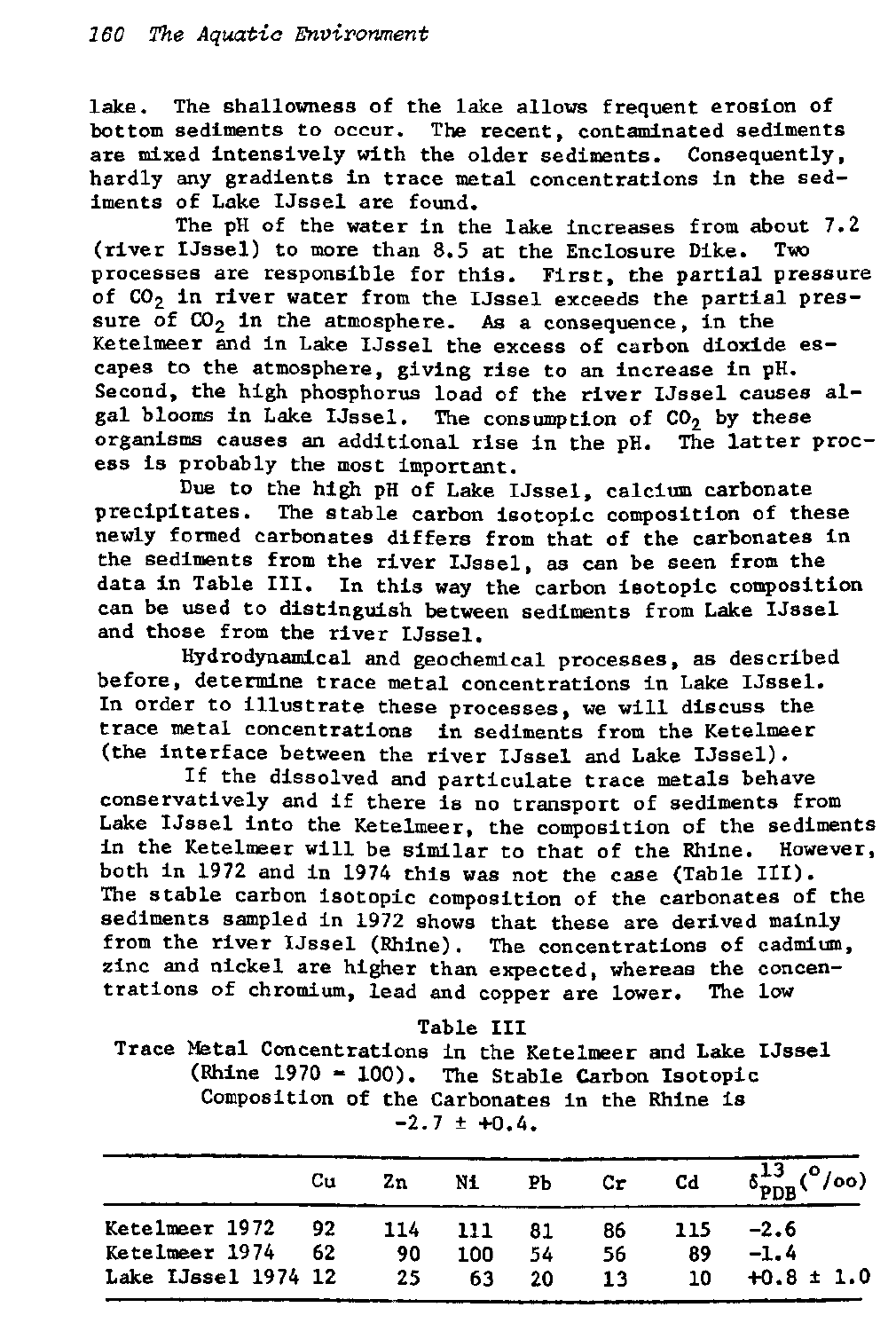concentrations for these latter metals are probably caused by a small admixture of sediments from Lake IJssel. In 1974 the stable carbon isotopic composition shows that the sediments are composed of about equal mixtures of sediments from the lake and from the river. This mixing ratio explains the concentrations of copper, chromium and nickel. However, the concentrations of zinc, cadmium and nickel are higher.

Detailed investigations in progress (Salomons, unpublished results; Duinker, personal communication) show significant decreases in the concentrations of some dissolved trace metals. Apparently, adsorption or precipitation processes are taking place. These processes are able to influence the composition of the sediments only if a large part of a trace metal is transported in solution. The metals chromium and lead are transported for about 20 percent in solution; adsorption of these metals onto the sediments influences their composition only to a small extent. The concentrations of chromium and lead, therefore, could be explained by a simple mixing of sediments from the river IJssel with sediments from Lake IJssel.

Copper, cadmium, zinc and nickel, on the other hand, are transported for 40, 50, 60 and 70 percent, respectively, in solution. An adsorption of these metals causes a significant increase in the concentrations in the sediments. This increase is indeed found for cadmium, zinc and nickel, but not for copper. This discrepancy is probably caused by the dependence of the adsorption process un the pH.

Laboratory experiments have shown that the adsorption of zinc (0'Conner and Renn, 1964; Murray and Murray, 1973) and of cadmium and nickel (Salomons, unpublished results) is strongly dependent upon pH, especially over the pH range observed in the Ketelmeer and Lake IJssel. The adsorption of copper, however, is not dependent upon the pH between pH values of 7 and 9, which is the range observed in Lake IJssel (O'Conner and Rester, 1975; Grimme, 1968).

The results of these laboratory experiments are in qualitative agreement with the metal concentrations observed in the Ketelmeer. It appears from our data that the carbon cycle of Lake IJssel and of the Ketelmeer determines, indirectly, the concentrations of metals in the surface waters and in the sediments.

# REFERENCES

- Duinker, J. C., and R. F. Nolting. "Dissolved and Particulate Trace Metals in the Rhine Estuary and the Southern Bight," *Marina Poll. Bull.* 8:65-69 (1977).
- Duinker, J. C., and R. F. Nolting. "Distribution Model for Particulate Trace Metals in the Rhine Estuary, Southern Bight and Dutch Wadden Sea," *Neth. J. Sea Res.* 10:71-102 (1976.